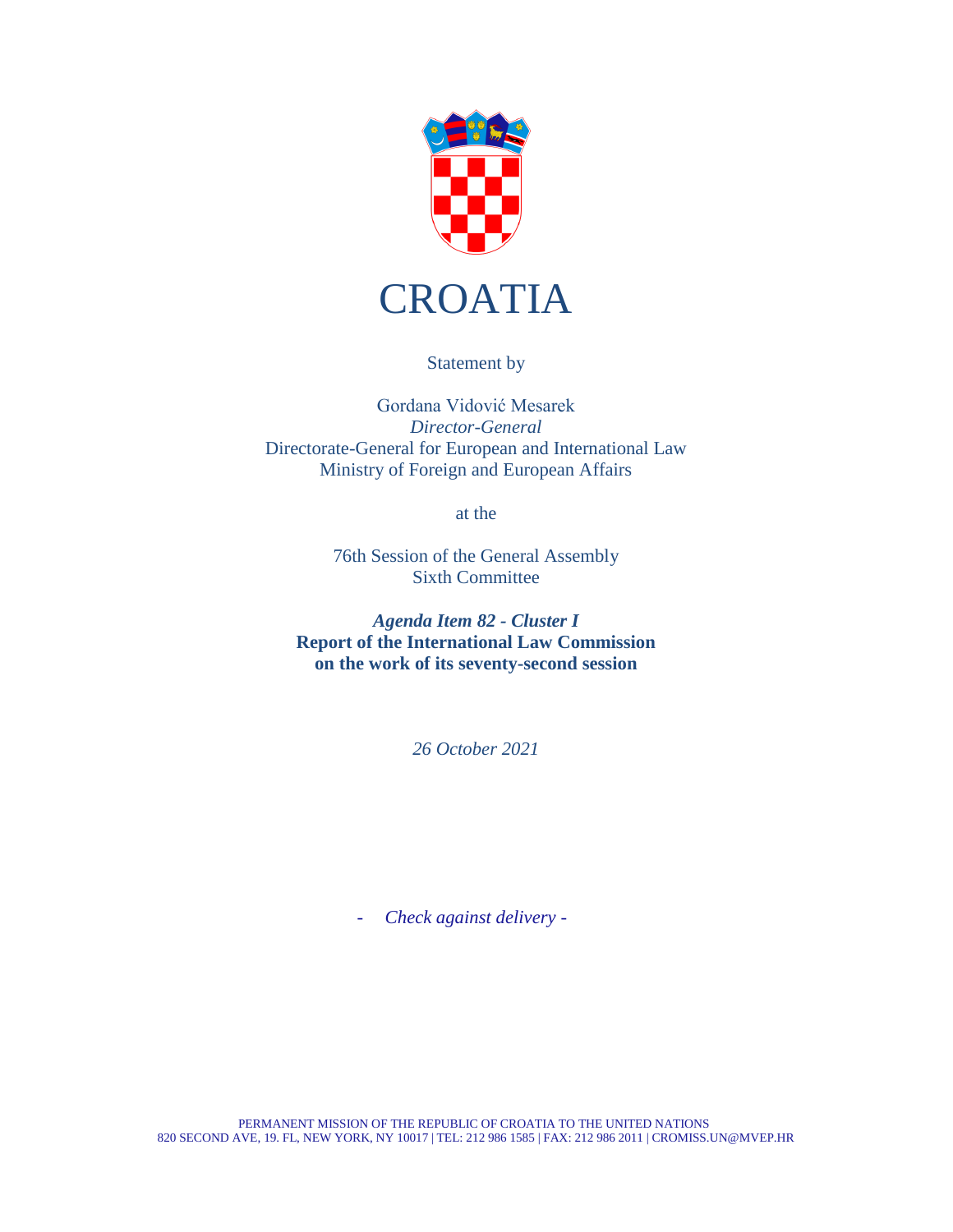Madam Chair, distinguished colleagues,

*First of all, allow me once again to congratulate you, Madam Chair, and the other members of the Bureau on your election..* 

*I take this opportunity to welcome the Chair and Members of the International Law Commission and to thank them for their presence today as well as for the presentation of the Commission´s report.*

*It is my great pleasure to be here in person and to share with you Croatia´s views on the work of the International Law Commission.*

The main focus of my intervention this year is on the following topics of the ILC Report – "Provisional Application of Treaties", "Succession of States in respect of State responsibility", "General principles of law" and "Sea-level rise".

# **[Provisional Application of Treaties]**

Madam Chair,

I shall start by the topic of "Provisional Application of Treaties". Croatia welcomes the adoption in the second reading of the Guide to Provisional Application of Treaties, the annex and the commentaries to it, as well as the decision of the ILC to submit those to the General Assembly for its widest possible dissemination. We commend the work of the ILC and Special Rapporteur Mr. Juan Manuel Gomes Robledo and express our appreciation for the efforts they have invested in the preparation of these valuable and useful documents. We are convinced that practitioners and our colleagues dealing with the treaty making process will benefit from those.

# **[Succession of States in respect of State responsibility]**

Madam Chair,

In the 1990-es, during and after the process of dissolution of the predecessor State, Croatia suffered the most serious crimes, consequences of which greatly influenced on the process of succession which has not been completed yet. In this regard, Croatia continues to support the topic of "Succession of States in respect of State responsibility" and highly appreciates the significance that the ILC has given to this subject so far. We congratulate the Special Rapporteur Prof. Pavel Šturma for the fourth report and efforts invested in this important topic.

We agree with the Special Rapporteur that it is important to preserve consistency, both in terminology as well as in substance, with the previous work of the Commission, in particular its articles on responsibility of States for internationally wrongful acts and that neither the "clean slate" rule nor automatic succession can be accepted as general rules.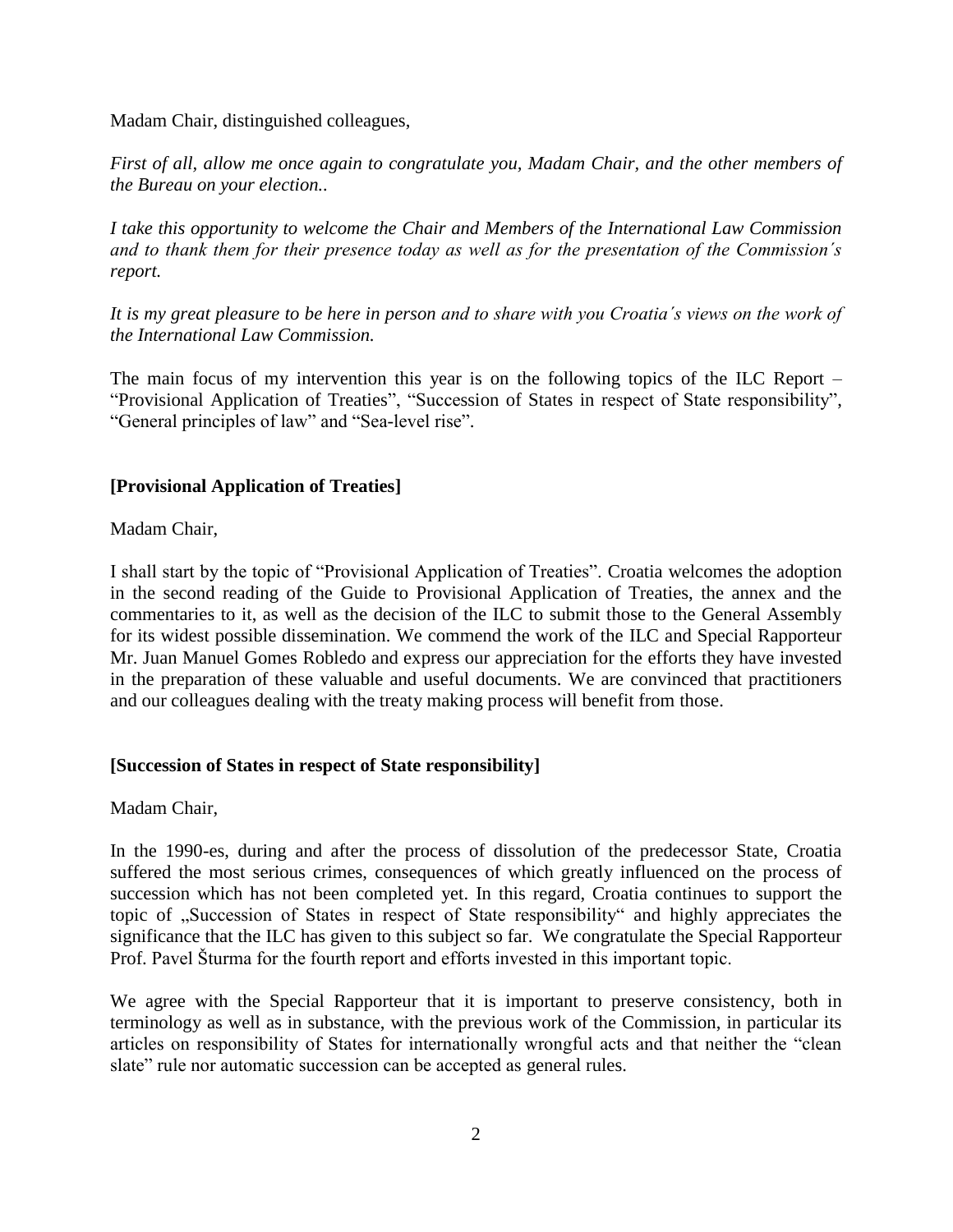We support the indicated plans of future work on this topic as well as the issues to be dealt with in the fifth report. However, as we stated during discussions on the second and the third report of the Special Rapporteur, we continue to suggest that in future work on this topic situations in which part or parts of the predecessor State that become successor States could bear responsibility for international wrongful acts committed not only against third States, but also against other successor States of the once common state should also be taken into account. Having said that, we are of the view that paragraph 2 of the Draft article 17 could be an excellent starting point to address and deal with this important issue in situations related to the dissolution of State in a non-peaceful manner.

## **[General principles of law]**

#### Madam Chair,

Now turning to the topic of "General principles of law". We congratulate the Special Rapporteur Mr. Marcelo Vázquez-Bermúdez for the second report on this topic.

We agree with the general assessment [of the ILC members] that controversies over the general rules formed within the international legal system are still left unresolved and that to this end additional efforts must be invested to further examine, elaborate and clarify remaining issues relating to this particular category. In this regard, Croatia also supports the plan that future work on this topic will deal with functions of general principles of law and their relationship with other sources of international law in his following reports on this topic.

Having that in mind, we are of the view that there should be a clear distinction between general principles of law and other sources of international law, especially in relation to customary law, which is not the case now. In order to achieve that it is important to clearly determine the elements necessary for the recognition of general principles of law, which currently remain unclear taking into account the formulation of the Draft conclusion 7 (paragraphs 210 to 215). Moreover, the current criteria for determination and recognition of general principles of law seem to be subjective and not objective as they should be. Bearing that in mind, we emphasize the importance of Article 38 paragraph 1 subparagraph d) of the Statute of the International Court of Justice. In this regard, an additional clarification would be needed in relation to reference to *jus cogens* in paragraph 239 point (4) as well.

We also take this opportunity to suggest that due regard should be paid to the terminology used in the draft conclusions in order to preserve consistency. Namely, in the Draft conclusion 4 point (a) in our view the term "the principle legal systems" should be used instead of the term "the various legal systems". It also seems to us that titles of the Draft conclusion 4 and the Draft conclusion 5 are similar and refer to the same issue, so we suggest to further examine those.